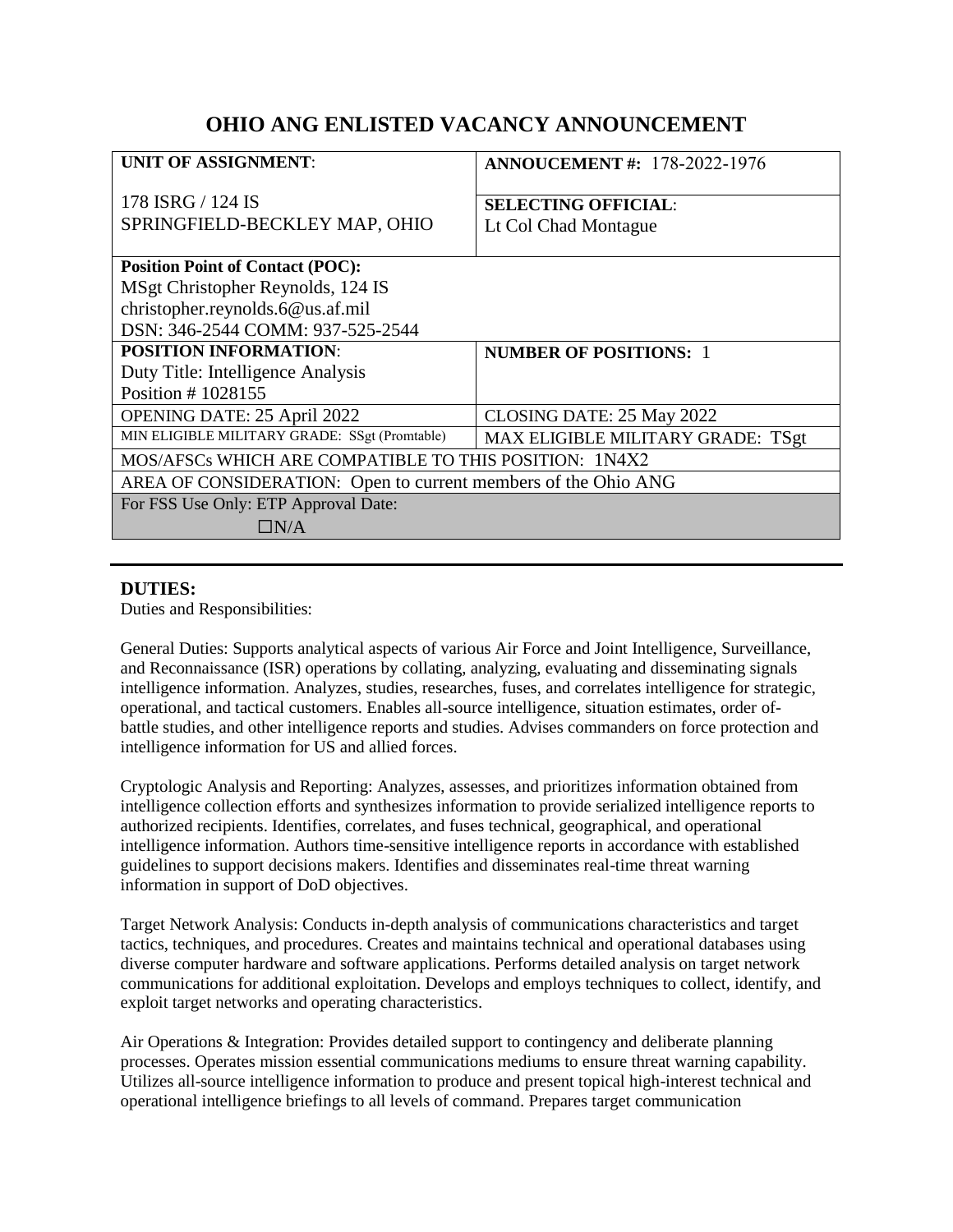assessments, adversary order of battle studies, situation reports, and other intelligence reports as required. Produces, analyzes, studies, researches, fuses, and correlates intelligence for strategic, operational, and tactical customers. Provides target geopolitical and operational intelligence to national agencies and military command authorities. Provides analysis of Information Operations activities and reach-back cryptologic support to Air and Space Operations Centers and supported commanders. Executes near real-time intelligence support to sensitive reconnaissance missions. Provides multiintelligence analysis of adversary tactics in support of Intelligence Preparation of the Operational Environment supporting Air Force training and tactics development.

Cryptologic Training Activities: Instructs military personnel on cryptologic collection, analysis, reporting requirements and procedures. Collates intelligence and operations materials to impart proper tradecraft supporting air, space, and cyberspace signals intelligence analysis. Drives development of tradecraft to broadly enable DoD missions. Integrates information assurance, cyber, cryptologic authorities and data to evolve development of tradecraft and generate measurable mission outcomes.

Processes, exploits, and disseminates intelligence products and conducts analysis concerning threat countries or targets of interest via written and/or verbal means. These products provide specificity and knowledge to commanders and national leaders to impact tactical through strategic level decision making processes.

### **EVALUATION PROCESS:**

Evaluation will be based on the information provided and meeting a selection board, date to be determined.

\_\_\_\_\_\_\_\_\_\_\_\_\_\_\_\_\_\_\_\_\_\_\_\_\_\_\_\_\_\_\_\_\_\_\_\_\_\_\_\_\_\_\_\_\_\_\_\_\_\_\_\_\_\_\_\_\_\_\_\_\_\_\_\_\_\_\_\_\_\_\_\_\_\_\_\_\_\_\_\_\_\_\_\_\_

### **APPLICATION MUST CONTAIN:**

OHANG Form 2, *Application for E6 and Above Vacancy* Air Force Fitness Management System (AFFMS) Report with passing score (available via AF Portal) Individual Medical Readiness (IMR) Report (available via AF Portal from ASIMS) vMPF RIP OHANG Form 4, *OHANG Eligibility Checklist for Enlisted Promotions* Last two Enlisted Performance Reports

### **MANDATORY REQUIREMENTS:**

Selectee will possess a current Counter-Intelligence Polygraph

### **APPLICATION MAY CONTAIN:**

Additional Options here (Cover Letter, Letters of Recommendation, etc.)

### **EQUAL EMPLOYMENT OPPORTUNITY:** All qualified applicants will receive

consideration for position vacancies without regard to age, race, color, religion, sex, national origin, lawful political or their affiliations, marital status, membership or non-membership in an